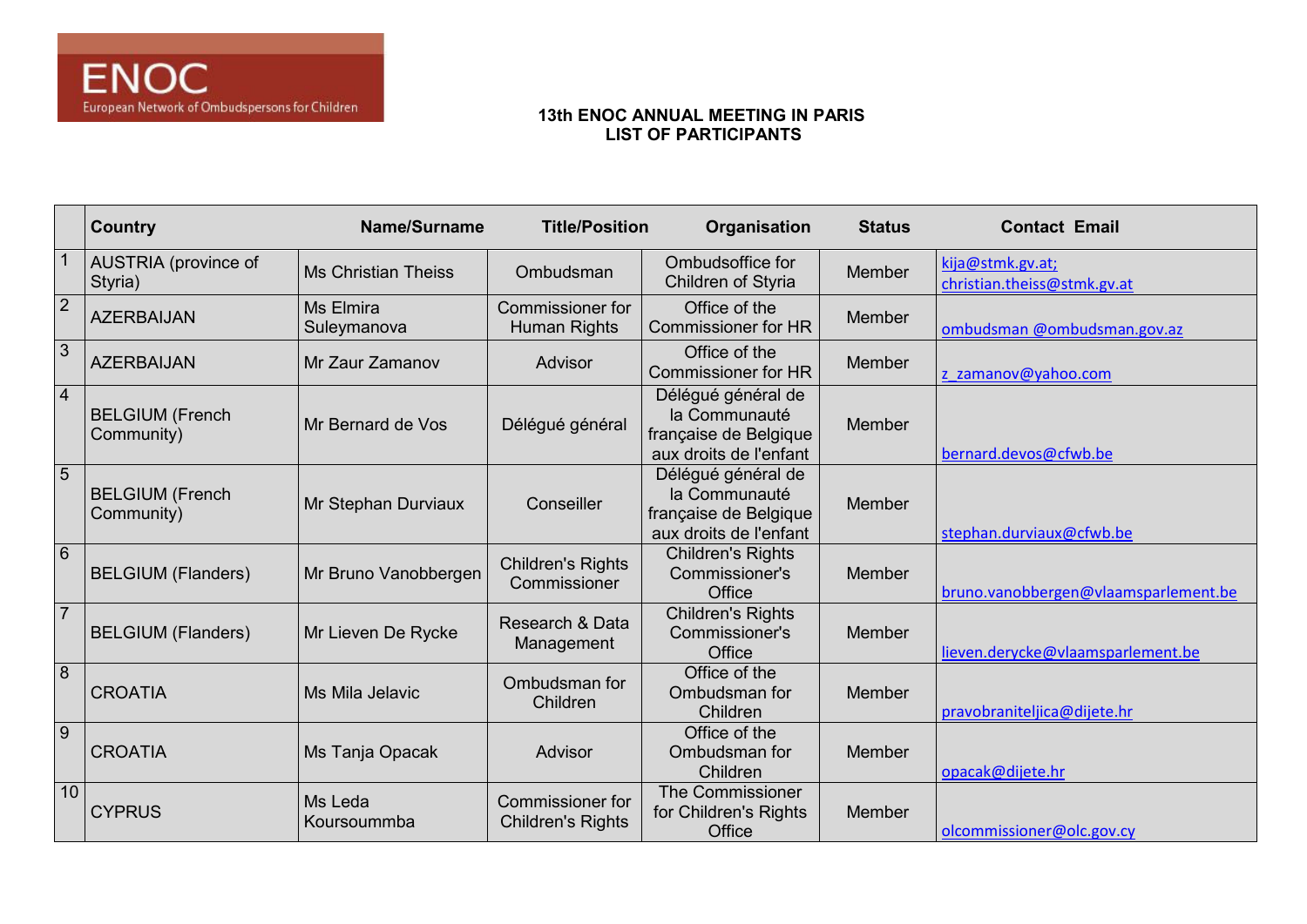| 11              | <b>CYPRUS</b>  | Ms Maria Rossidou                  | <b>Welfare Officer-</b><br>Coordinator | <b>The Commissioner</b><br>for Children's Rights<br>Office | Member | mrossidou@ccr.gov.cy                     |
|-----------------|----------------|------------------------------------|----------------------------------------|------------------------------------------------------------|--------|------------------------------------------|
| 12              | <b>DENMARK</b> | Ms Annette Juul Lund               | Director of the<br>Secretariat         | <b>National Council for</b><br>Children                    | Member | anjl@brd.dk                              |
| $\boxed{13}$    | <b>FINLAND</b> | Ms Maria Kaisa Aula                | Ombudsman for<br>Children              | Ombudsman for<br><b>Children's Office</b>                  | Member | mariakaisa.aula@stm.fi                   |
| 14              | <b>FINLAND</b> | Ms Jaana Tervo                     | Lawyer                                 | Ombudsman for<br><b>Children's Office</b>                  | Member | jaana.tervo@stm.fi                       |
| 15              | <b>FRANCE</b>  | Ms Dominique Versini               | Défenseure des<br>Enfants              | Défenseur des<br>enfants                                   | Member | dominique.versini@defenseurdesenfants.fr |
| 16              | <b>FRANCE</b>  | Mr Hugues Feltesse                 | Délégué général                        | Défenseur des<br>enfants                                   | Member | hugues.feltesse@defenseurdesenfants.fr   |
| 17              | <b>GREECE</b>  | Mr George Moschos                  | <b>Deputy</b><br>Ombudsman             | Independant<br><b>Authority the Greek</b><br>Ombudsman     | Member | gmoschos@synigoros.gr                    |
| 18              | <b>GREECE</b>  | Ms Olga<br>Lyssandropoulou         | Senior Investigator                    | Independant<br><b>Authority the Greek</b><br>Ombudsman     | Member | cr@synigoros.gr                          |
| 19              | <b>GEORGIA</b> | Maia Gedevanishvili                | <b>Chief Specialist</b>                | Child Rights Center.<br>Office of the Public<br>Defender   | Member | mgedeva@ombudsman.ge                     |
| <b>20</b>       | <b>HUNGARY</b> | Ms Agnes Lux                       | Project<br>Coordinator                 | Parliamentary<br>Commissioner for<br>Human Rights          | Member | lux@obh.hu                               |
| $\overline{21}$ | <b>ICELAND</b> | Ms Margret Maria<br>Sigurdardottir | Ombudsman for<br>Children              | The Ombudsman for<br><b>Children's Office</b>              | Member | mms@barn.is                              |
| $\overline{22}$ | <b>IRELAND</b> | Ms Emily Logan                     | Ombudsman for<br>Children              | The Ombudsman for<br><b>Children's Office</b>              | Member | oco@oco.ie                               |
| $\overline{23}$ | <b>IRELAND</b> | Ms Leylah Mohammed                 | Project Liaison<br>Officer             | The Ombudsman for<br><b>Children's Office</b>              | Member | oco@oco.ie                               |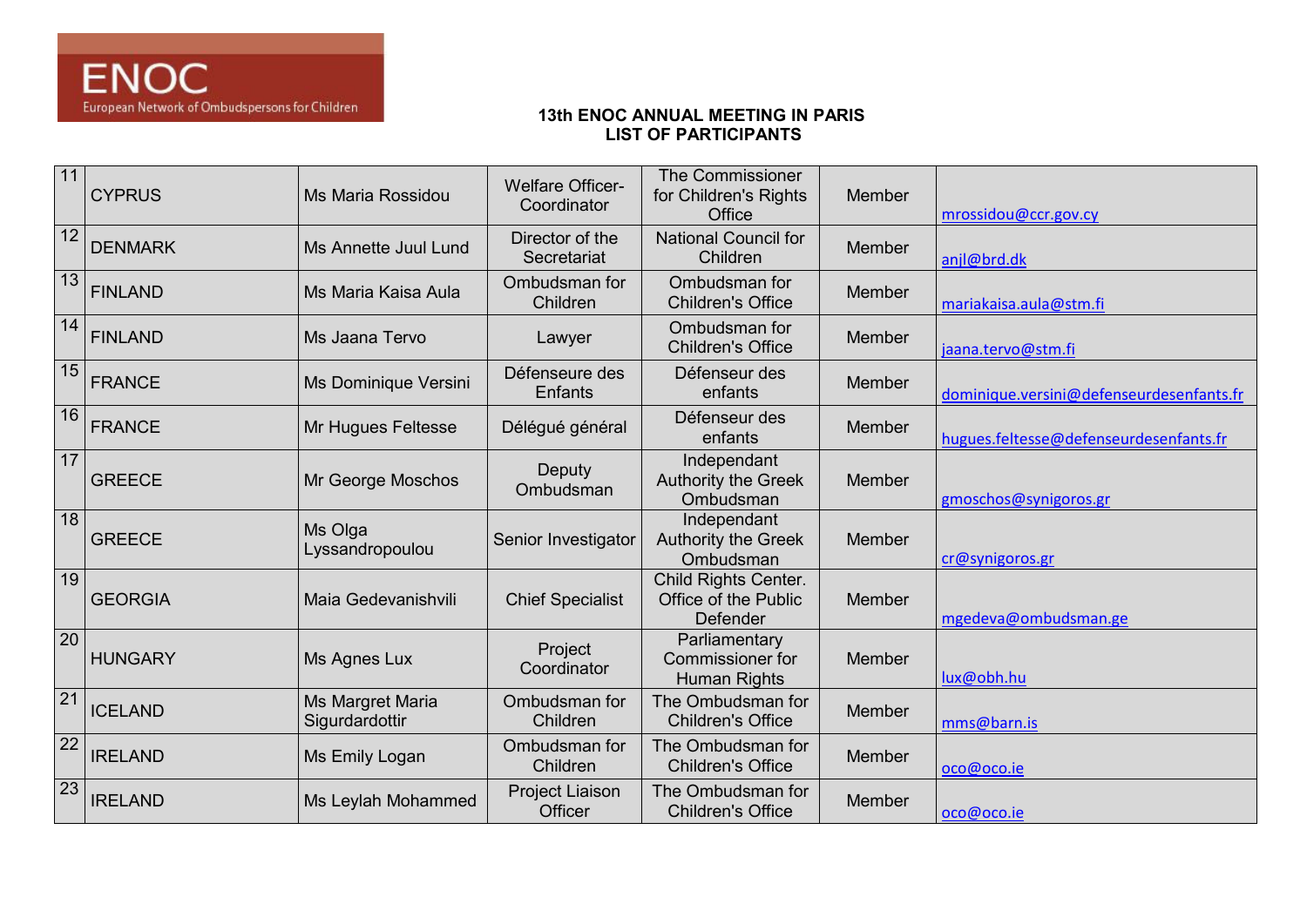| 24              | <b>LITHUANIA</b> | <b>Ms Rimante</b><br>Salaseviciute       | Ombudsman for<br>Children                                             | <b>Children's Rights</b><br>Ombudsman<br>Institution | Member | risala@Irs.lt                     |
|-----------------|------------------|------------------------------------------|-----------------------------------------------------------------------|------------------------------------------------------|--------|-----------------------------------|
| 25              | LITHUANIA        | <b>Ms Audrone Bedorf</b>                 | Advisor                                                               | <b>Children's Rights</b><br>Ombudsman<br>Insitution  | Member | aubedo@Irs.lt                     |
| 26              | Luxembourg       | <b>Ms Marie Anne</b><br>Rodesch-Hengesch | President of the<br>Ombudscommittee<br>for the Rights of<br>the Child | Ombudscommittee<br>for the rights of the<br>child    | Member | marhork@pt.lu                     |
| $\overline{27}$ | <b>MALTA</b>     | <b>Ms Carmen Zammit</b>                  | Commissioner for<br>Children                                          | <b>Commissioner for</b><br>Children                  | Member | carmen.zammit@gov.mt              |
| 28              | <b>MOLDOVA</b>   | Ms Tamara<br>Plamadeala                  | Ombudsperson for<br>Children                                          | The Center for<br>Human Rights of<br>Moldova         | Member | avocat copil@yahoo.com            |
| 29              | <b>NORWAY</b>    | Mr Reidar Hjermann                       | Ombudsman for<br>Children                                             | Ombudsman for<br><b>Children's Office</b>            | Member | rh@barneombudet.no                |
| 30              | <b>NORWAY</b>    | <b>Mr Knut Haanes</b>                    | Deputy<br>Ombudsman for<br>Children                                   | Ombudsman for<br><b>Children's Office</b>            | Member | kh@barneombudet.no                |
| $\overline{31}$ | <b>POLAND</b>    | Mr Marek Michalak                        | Ombudsman for<br>Children                                             | Ombudsman for<br><b>Children's Office</b>            | Member | rpd@brpd.gov.pl                   |
| 32              | <b>POLAND</b>    | Ms Agnieszka Rolska                      | Specialist                                                            | Ombudsman for<br><b>Children's Office</b>            | Member | agnieszka.rolska@brpd.gov.pl      |
| 33              | <b>PORTUGAL</b>  | Ms Helena Vera-Cruz                      | Deputy<br>Ombudsperson of<br>Portugal                                 | Ombudsman of<br>Portugal                             | Member |                                   |
| 34              | <b>PORTUGAL</b>  | <b>Ms Adriana Barreiros</b>              | Member of the<br>Cabinet                                              | Ombudsman of<br>Portugal                             | Member | adriana.barreiros@provedor-jus.pt |
| 35              | <b>RUSSIA</b>    | Mr Alexei Golovan                        | Ombudsman for<br>Children                                             | <b>Federal Ombudsman</b><br>for Children's office    | Member | atn6@mail.ru                      |
| 36              | <b>RUSSIA</b>    | Ms Tatiana Alexeeva                      | Deputy Head of<br>Analytical                                          | Federal Ombudsman<br>for Children's office           | Member | atn6@mail.ru                      |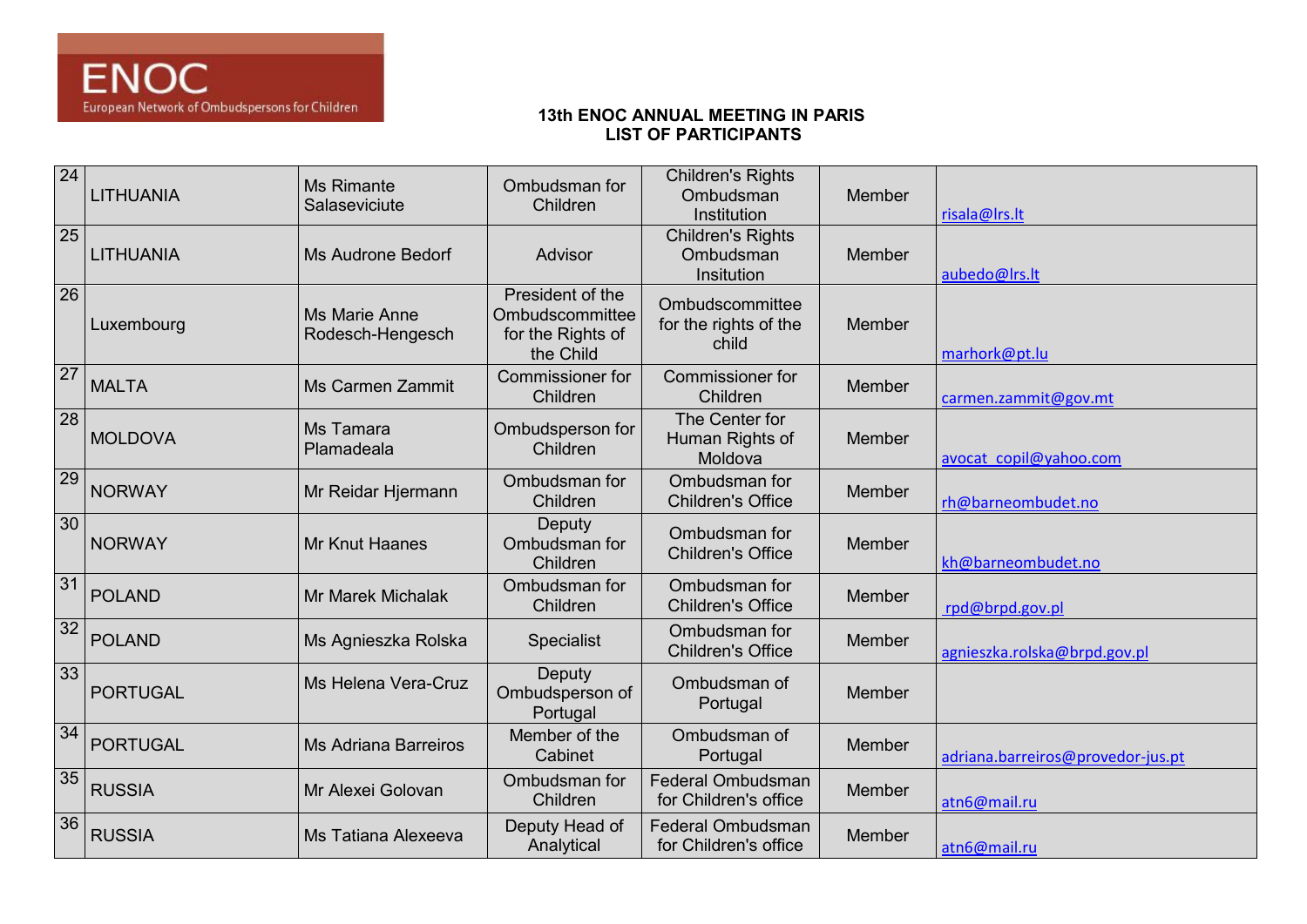|    |                      |                                      | Research                                                       |                                            |        |                                   |
|----|----------------------|--------------------------------------|----------------------------------------------------------------|--------------------------------------------|--------|-----------------------------------|
|    |                      |                                      |                                                                |                                            |        |                                   |
| 37 | SERBIA/VOIVODINA     | Mr Petar Teofilovic                  | Provincial<br>Ombudsman of<br>AP Vojvodina                     | Provincial<br>Ombudsman of<br>Vojvodina    | Member | petar.teofilovic@vojvodina.gov.rs |
| 38 | SERBIA/VOIVODINA     | Ms Marija Kordic                     | Deputy Provincial<br>Ombudsman for<br><b>Children's Rights</b> | Provincial<br>Ombudsman of<br>Vojvodina    | Member | marija.kordic@vojvodina.gov.rs    |
| 39 | <b>SLOVAKIA</b>      | Ms Lenka Bodnarova                   | Legal Advisor                                                  | Office of the Public<br>Defender of Rights | Member | bodnarova@vop.gov.sk              |
| 40 | <b>SLOVENIA</b>      | Mr Tone Dolcic                       | Deputy<br>Ombudsman                                            | <b>Human Rights</b><br>Ombudsman           | Member | tone.dolcic@varuh-rs.si           |
| 41 | SPAIN/ANDALUSIA      | Ms Claudia Zafra<br>Mengual          | Deputy<br>Ombudsman for<br>children                            | Defensor del Pueblo<br>Andaluz             | Member | c.zafra@defensor-and.es           |
| 42 | SPAIN/ANDALUSIA      | Ms Maria Teresa<br>Salces Rodrigo    | Asesora Tecnica<br>de Menores                                  | Defensor del Pueblo<br>Andaluz             | Member | m.salces@defensor-and.es          |
| 43 | SPAIN/CATALONIA      | Mr Xavier Bonal                      | Deputy<br>Ombudsman for<br><b>Children's Rights</b>            | Sindic de Greuges de<br>Catalunya          | Member | xavier.bonal@sindic.cat           |
| 44 | SPAIN/CATALONIA      | <b>Ms Montse Cuso</b>                | Assessor                                                       | Sindic de Greuges de<br>Catalunya          | Member | mcuso@sindic.cat                  |
| 45 | SPAIN/GALICIA        | Mr Benigno Lopez<br>Gonzales         | Galicia's<br>Ombudsman                                         | Valedor do Pobo de<br>Galicia              | Member | valedor@valedordopobo.com         |
| 46 | <b>SPAIN/GALICIA</b> | Mr José Julio<br>Fernandez Rodriguez | Deputy<br>Ombudsman                                            | Valedor do Pobo de<br>Galicia              | Member | valedor@valedordopobo.com         |
| 47 | SPAIN/GALICIA        | Ms Maria José Castro<br>Carballal    | Administration<br><b>Service Chief</b>                         | Valedor do Pobo de<br>Galicia              | Member | valedor@valedordopobo.com         |
| 48 | SPAIN/MADRID         | Mr Javier García<br>Morodo           | Advisor to the<br>Ombudsman in<br>Madrid                       | Office of the<br>Ombudsman for<br>Children | Member | gabinete@defensordelmenor.org     |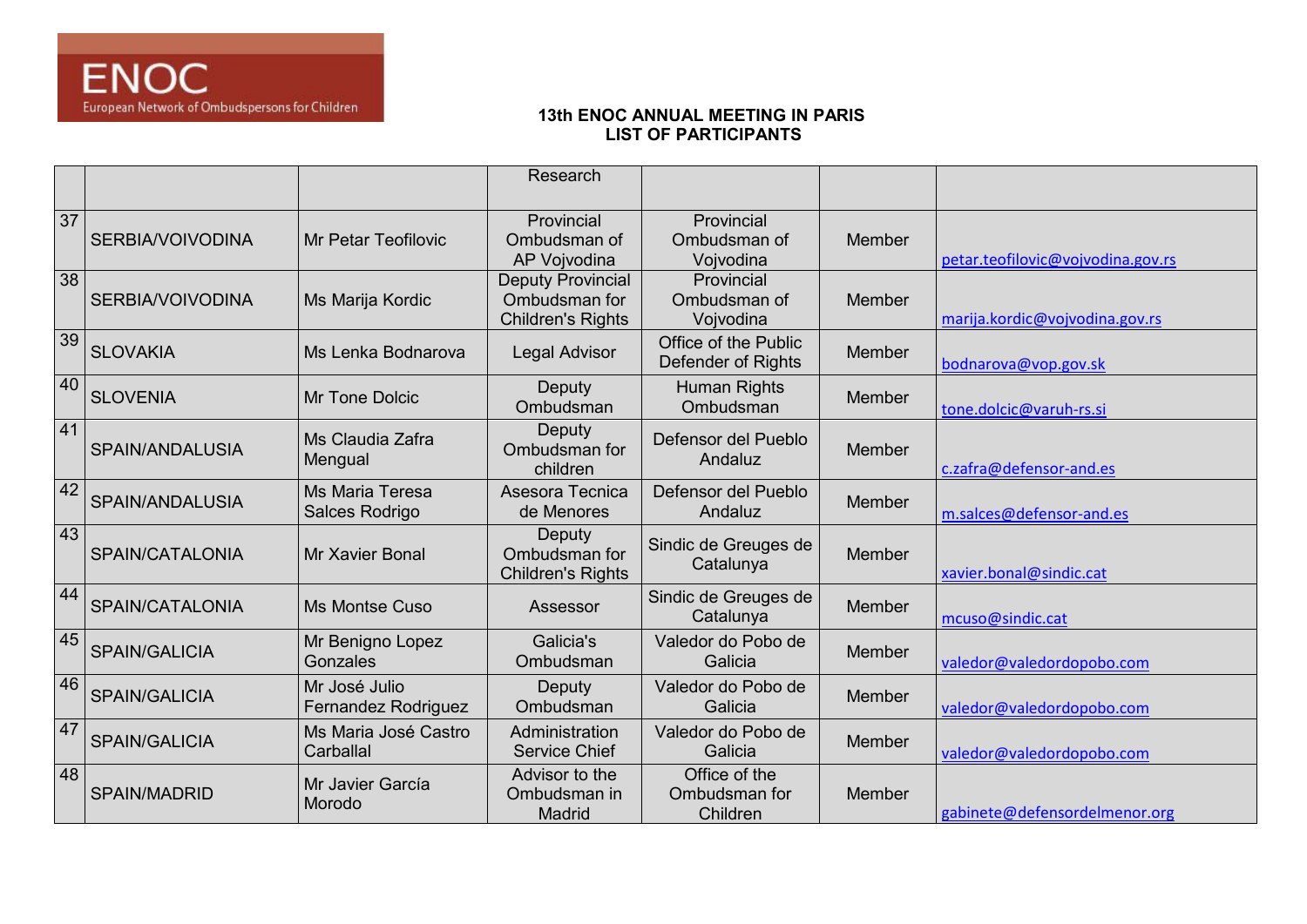| 49 | SPAIN/MADRID                              | Ms Carmen Gonzalez         | Deputy Children's<br>Defender                                              | Ombudsman for<br><b>Children in Madrid</b>                                  | Member   | gabinete@defensordelmenor.org        |
|----|-------------------------------------------|----------------------------|----------------------------------------------------------------------------|-----------------------------------------------------------------------------|----------|--------------------------------------|
| 50 | <b>SWEDEN</b>                             | Mr Fredrik Malmberg        | Ombudsman for<br>Children                                                  | The Children's<br><b>Ombudsman Office</b>                                   | Member   | fredrik.malmberg@barnombudsmannen.se |
| 51 | <b>SWEDEN</b>                             | Ms Ellinor Bollman         |                                                                            | The Children's<br><b>Ombudsman Office</b>                                   | Member   | ellinor.bollman@barnombudsmannen.se  |
| 52 | <b>ENGLAND/11 MILLION</b>                 | Sir Al Aynsley Green       | Children's<br>Commissioner                                                 | 11 Million (England)                                                        | Member   | sandra.thomas@11million.org.uk       |
| 53 | <b>ENGLAND/11 MILLION</b>                 | Ms Sue Berelowitz          | <b>Deputy Children's</b><br>Commissioner                                   | 11 Million (England)                                                        | Member   | lesley.smith@11million.org.uk        |
| 54 | <b>UK/SCOTLAND</b>                        | Mr Tam Baillie             | Commissioner for<br>Children                                               | Scotland's<br><b>Commissioner for</b><br>Children & Young<br>People (SCCYP) | Member   | tam.baillie@sccyp.org.uk             |
| 55 | UK/SCOTLAND                               | <b>Ms Maire McCormack</b>  | <b>Head of Policy</b>                                                      | Scotland's<br>Commissioner for<br>Children & Young<br>People (SCCYP)        | Member   | maire.mccormack@sccyp.org.uk         |
| 56 | <b>UK/WALES</b>                           | Mr Keith Towler            | Children's<br>Commissioner                                                 | Children's<br>Commissioner for<br><b>Wales</b>                              | Member   | keith.towler@childcomwales.org.uk    |
| 57 | <b>UK/NORTHERN</b><br><b>IRELAND</b>      | <b>Ms Patricia Lewsley</b> | Northern Ireland<br>Commissioner for<br>Children & Young<br>People (NICCY) | <b>NICCY</b>                                                                | Member   | pamela@niccy.org                     |
| 58 | <b>UK/NORTHERN</b><br><b>IRELAND</b>      | Ms Marlene Kinghan         | Head of<br>Communication &<br>Participation                                | <b>NICCY</b>                                                                | Member   | pamela@niccy.org                     |
|    | <b>Observer Ombudsman</b><br>institutions |                            |                                                                            |                                                                             |          |                                      |
| 59 | Basque country/Spain                      | Mr Torquemada,<br>Gonzalo  | Area coordinator                                                           | Ararteko                                                                    | Observer | g-torquemada@ararteko.net            |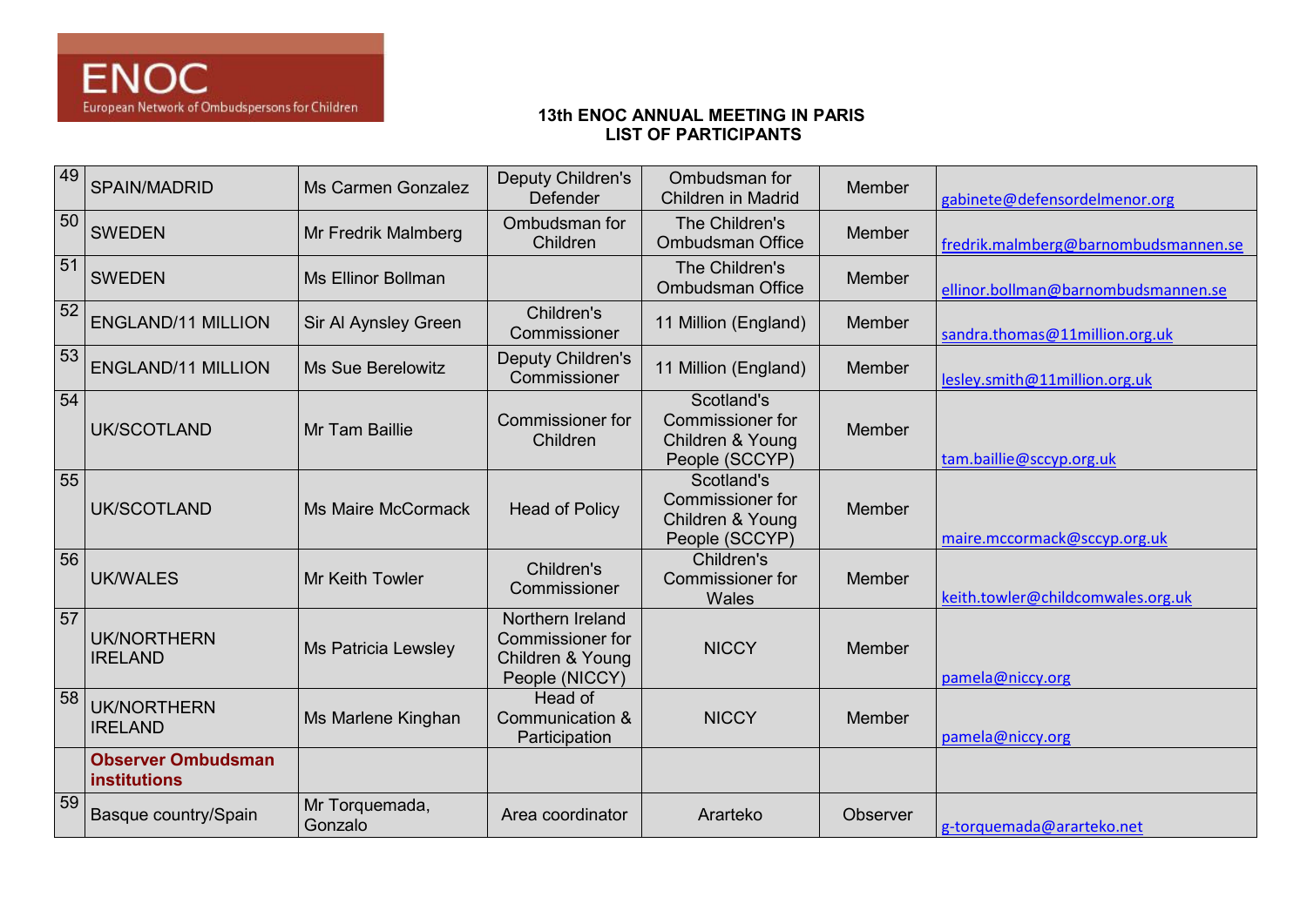| 60 | Bosnia&Herzegovina<br>Republika Srpska | Mr Zlatoljub Misic     | Advisor                                               | Ombudsman for<br>children of Republika<br>Srpska B&H     | Observer | misiczl@teol.net            |
|----|----------------------------------------|------------------------|-------------------------------------------------------|----------------------------------------------------------|----------|-----------------------------|
| 61 | Bosnia & Herzegovina                   | l Ms Almedina Karic    | <b>Public Relations</b><br>Advisor                    | The Human Rights<br>Ombudsman of<br>Bosnia & Herzegovina | Observer | akaric@ombudsmen.gov.ba     |
| 62 | <b>Bulgaria</b>                        | Ms Rossitza Totkova    | Director &<br>Coordinator for<br>children's rights    | Ombudsman of the<br>Republic of Bulgaria                 | Observer | r.totkova@ombudsman.bg      |
| 63 | <b>Bulgaria</b>                        | Ms Zdravka Krasteva    | Head of<br>International<br><b>Projects Unit</b>      | Ombudsman of the<br>Republic of Bulgaria                 | Observer | z.krasteva@ombudsman.bg     |
| 64 | <b>Bulgaria</b>                        | Ms Eva Jecheva         | Chief expert                                          | Ombudsman of the<br>Republic of Bulgaria                 | Observer | e.jecheva@ombudsman.bg      |
| 65 | Montenegro                             | l Mr Šefko Crnovršanin | Protector of<br>Human Rights                          | Protector of Human<br>Rights in Montenegro               | Observer | ombudsman@cg.yu             |
| 66 | Montenegro                             | Ms Nevenka Stanković   | Coordinator in<br>project Save the<br>Children Norway | Protector of Human<br>Rights in Montenegro               | Observer | ombudsmandjeca@cg.yu        |
| 67 | Montenegro                             | Mr Demir Ramović       | Assistant in project<br>Save the Children<br>Norway   | <b>Protector of Human</b><br>Rights in Montenegro        | Observer | ombudsmandjeca@cg.yu        |
| 68 | Navarra/Spain                          | Mr Carlos Sarasibar    | Specialist on<br>children issues                      | Defensor del Pueblo<br>de Navarra                        | Observer | lleibar@defensornavarra.com |
| 69 | Navarra/Spain                          | Mr Javier Eneriz       | Ombudsman of<br>Navarra                               | Defensor del Pueblo<br>de Navarra                        | Observer | lleibar@defensornavarra.com |
| 70 | Province of Nuoro/Italy                | Mr Davide Montisci     | Delegate of the<br>President                          | Provincia Di Nuoro                                       | Observer | davidemontisci@yahoo.it     |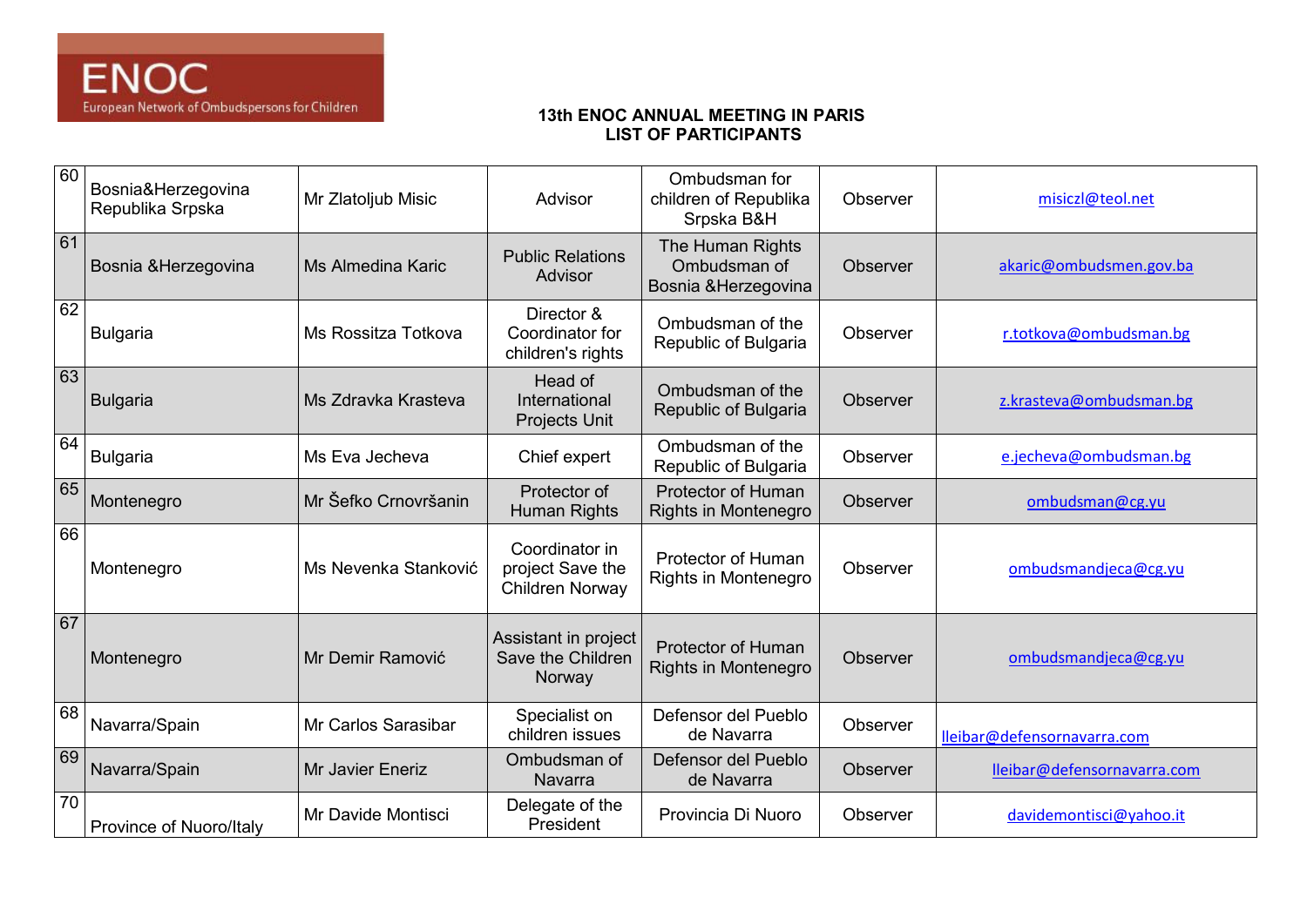| 71 | Province of Nuoro/Italy                      | Mr Giovanni Antonio<br>Cabitta     | Responsible for<br>the special<br>projects of the<br>President | Provincia Di Nuoro                                                            | Observer | tonio.cabitta@provincia.nuoro.it |
|----|----------------------------------------------|------------------------------------|----------------------------------------------------------------|-------------------------------------------------------------------------------|----------|----------------------------------|
| 72 | Serbia                                       | Ms Mina Rolovic-Jocic              | <b>Chief of Cabinet</b>                                        | Protector of<br>Citiziens/Ombudsman                                           | Observer | mina.rolovic-jocic@ombudsman.rs  |
| 73 | Serbia                                       | Ms Ivana Stevanovic                | Member of the<br>Council on<br>children's rights               | Protector of<br>Citiziens/Ombudsman                                           | Observer | ivana@cpd.org.yu                 |
| 74 | Spain/Asturias                               | Ms Antonia Fernandez<br>Felgueroso | <b>General Protector</b><br>of Asturias                        | Procuradora General<br>Del Principado De<br>Asturias                          | Observer | jagalvarez@procuradorageneral.es |
| 75 | Spain/Asturias                               | Mr José Antonio<br>Garcia Álvarez  | <b>Assessor Director</b><br>of Communication                   | Procuradora General<br>Del Principado De<br>Asturias                          | Observer | jagalvarez@procuradorageneral.es |
|    | <b>International</b><br><b>Organisations</b> |                                    |                                                                |                                                                               |          |                                  |
| 76 | <b>Council of Europe</b>                     | Mr Julien Attuil-Kayser            | Advisor to the<br>Commissioner                                 | <b>Council of Europe</b><br>Office of the<br>Commissioner for<br>Human Rights | Observer | julien.attuil@coe.int            |
| 77 | <b>Council of Europe</b>                     | Ms Elda Moreno Head                | Head of Children's<br>Rights & Family<br>Policies division     | Programme "Building<br>a Europe for & with<br>children"                       | Observer | elda.moreno@coe.int              |
| 78 | <b>EU Fundamental Rights</b><br>Agency       | Ms Anastasia Crickley              | Chairperson                                                    | <b>FRA</b>                                                                    | Observer | anastacia.crickley@fra.europa.eu |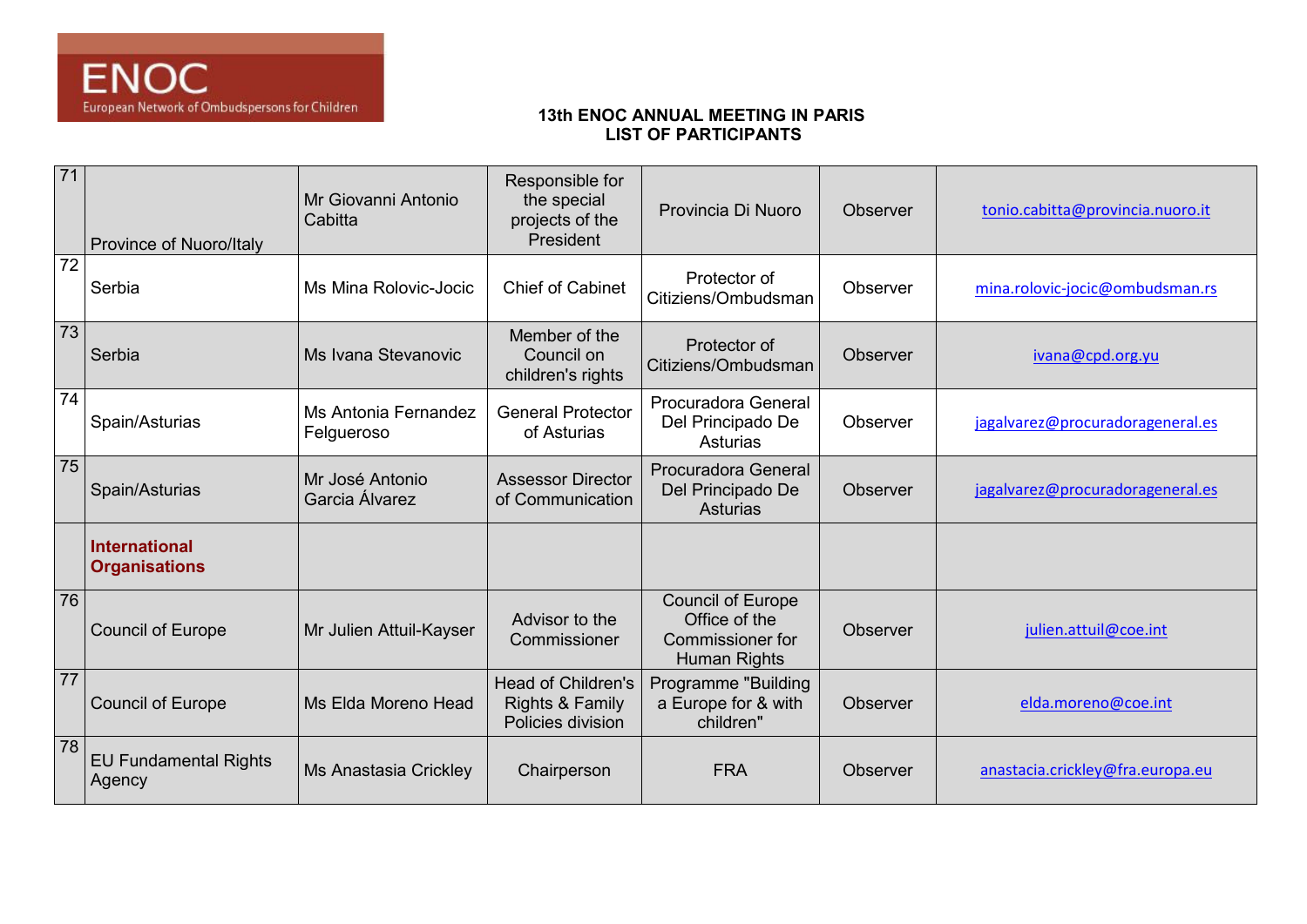| 79              | <b>EU Fundamental Rights</b><br>Agency            | Ms Maria Amor Marin<br>Estebanez                                                               | Programme<br>Manager, Legal<br>research | <b>FRA</b>            | Observer        | maria.estebanez@fra.europa.eu   |
|-----------------|---------------------------------------------------|------------------------------------------------------------------------------------------------|-----------------------------------------|-----------------------|-----------------|---------------------------------|
| $\overline{80}$ | <b>UNICEF Innocenti</b><br><b>Research Centre</b> | Ms Vanessa Sedletzki                                                                           | Child rights officer                    | <b>UNICEF IRC</b>     | <b>Observer</b> | vsedletzki@unicef.org           |
| 81              | <b>UNICEF Moldova</b>                             | Ms Lilia Carascius                                                                             | <b>Social Policy</b><br>Officer         | <b>UNICEF</b>         | Observer        | lcarascius@unicef.org           |
| 82              | <b>UNICEF Brussels</b>                            | Ms Margaret<br>Wachenfeld                                                                      | <b>Senior Policy</b><br>Advisor         | <b>UNICEF</b>         | Observer        | mwachenfeld@unicef.org          |
|                 | <b>Experts</b>                                    |                                                                                                |                                         |                       |                 |                                 |
| 83              | Expert/Observer                                   | Ms Peter Newell                                                                                | Advisor to ENOC                         | <b>United Kingdom</b> | Observer        | peter@endcorporalpunishment.org |
| 84              | Expert/Observer                                   | <b>Ms Ankie</b><br>Vandekerckhove                                                              | Expert                                  | <b>Belgium</b>        | <b>Observer</b> | ankievdk@yahoo.com              |
| 85              | Expert/Observer                                   | Ms Han Jingjing, legal<br>aid expert in Beijing<br>Children's Legal Aid<br>and Research Center | Expert                                  | China                 | Observer        | iiccp@126.com                   |
|                 | <b>NGOs</b>                                       |                                                                                                |                                         |                       |                 |                                 |
|                 | 86 Eurochild                                      | Ms Jana Hainsworth                                                                             | <b>Secretary General</b>                | Eurochild             | Observer        | jana.hainsworth@eurochild.org   |